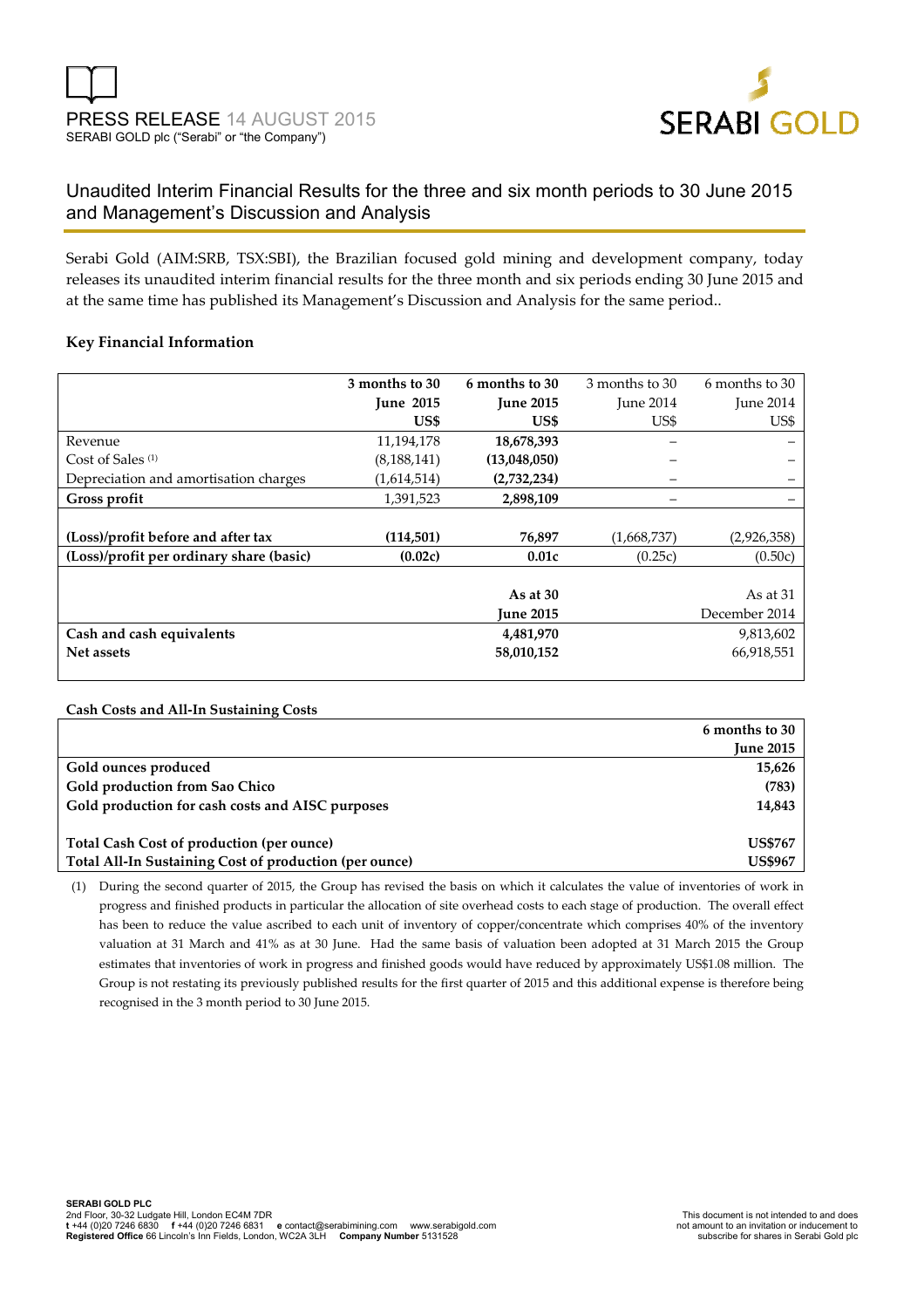

# **Key Operational Information**

| SUMMARY PRODUCTION STATISTICS FOR THE THREE AND SIX MONTHS ENDING 30 JUNE 2015 |                  |           |           |                  |  |
|--------------------------------------------------------------------------------|------------------|-----------|-----------|------------------|--|
|                                                                                |                  |           |           | 6 months to 30   |  |
|                                                                                |                  | Quarter 1 | Quarter 2 | <b>June 2015</b> |  |
| Horizontal development                                                         | <b>Metres</b>    | 1,491     | 2,078     | 3,569            |  |
| Mined ore                                                                      | Tonnes           | 25,812    | 31,488    | 57,300           |  |
|                                                                                | Gold grade (g/t) | 10.90     | 9.18      | 9.95             |  |
|                                                                                |                  |           |           |                  |  |
| Milled ore                                                                     | <b>Tonnes</b>    | 31,412    | 33,279    | 64,691           |  |
|                                                                                | Gold grade (g/t) | 8.52      | 8.28      | 8.40             |  |
| Gold production <sup>(1)</sup>                                                 | <b>Ounces</b>    | 7,389     | 8,237     | 15,626           |  |

(1) Gold production figures are subject to amendment pending final agreed assays of the gold content of the copper/gold concentrate and gold dore that is delivered to the refineries. Amendments when realised are applied retrospectively to the relevant month of production and therefore figures reported for past periods are subject to change.

## **Financial Highlights**

- All-In Sustaining Costs of US\$967 for the year to date with cash costs of US\$767.
- Cash holdings of US\$4.48 million at 30 June 2015.
- At 30 June 2015, the Brazilian Real to US Dollar exchange rate had weakened by approximately 17% compared against 31 December 2014 and by 31% as at 12 August 2015.
- Average gold price of US\$1,182 received on gold sales in the second quarter of 2015 and US\$1,186 for the year to date.
- Inflation in Brazil as of July 2015 was 9.56%.

## **Operational Highlights**

- Gold production for the quarter totaled 8,237 ounces<sup>(1)</sup>; 7,141 ounces from the processing of Palito run of mine ore and surface stockpiles, 783 ounces from Sao Chico ore, with the balance from processing of some of 2014 flotation tailings.
- Quarterly Mill production combined for both Palito and Sao Chico ore totalled 33,279 tonnes.
- Quarterly Mine production for Palito and Sao Chico ore totalled 29,052 tonnes @ 9.56 g/t gold, and 2,436 tonnes @ 4.58 g/t gold respectively.
- Current forecast for gold production in 2015 remains at approximately 35,000 ounces with All-In Sustaining Costs ("AISC") of between US\$900 and US\$950 per ounce.
- (1) Gold production figures are subject to amendment pending final agreed assays of the gold content of the copper/gold concentrate and gold dore that is delivered to the refineries.

Palito development

• Quarterly mine development at Palito totalled 1,608 metres, exceeding plan by 6%.

## Sao Chico development

• Quarterly mine development total was 470 metres.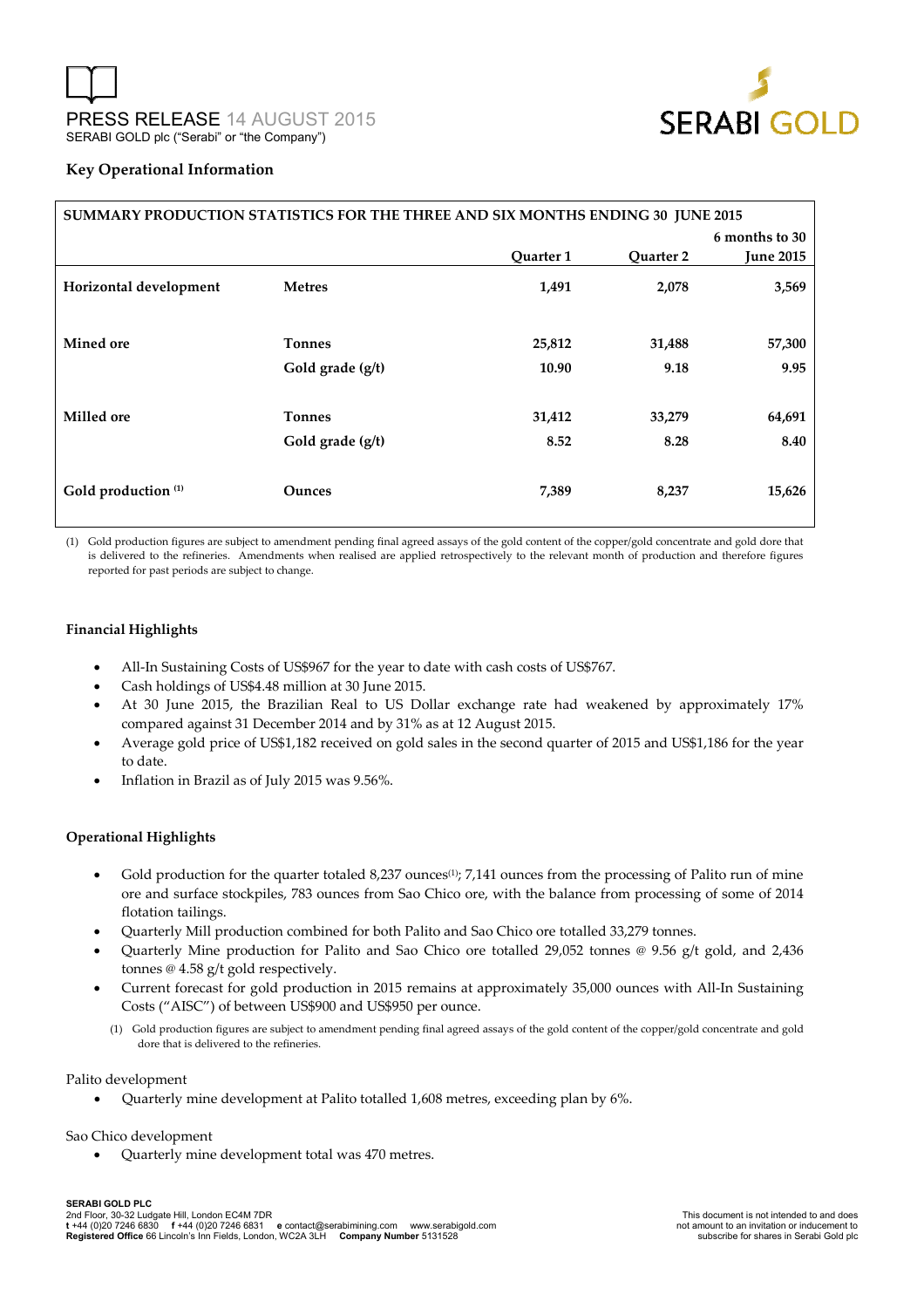# PRESS RELEASE 14 AUGUST 2015

SERABI GOLD plc ("Serabi" or "the Company")



- By the end of the quarter, the first production stope was underway at Sao Chico, with 2,800 tonnes broken and stockpiled in the stope.
- The main ramp at Sao Chico has now reached the next planned development level, 182mRL, with the ore zone intersected as expected in early July.
- At the end of the second quarter, surface stockpiles at Palito and Sao Chico totaled 11,392 tonnes @ 3.50 g/t gold.
- By the end of June, over 4,300 metres had been completed of the planned 5,000 metre Sao Chico surface drill programme.

## **Mike Hodgson, CEO of Serabi commented,**

"As I reported on 28 July 2015, when the Company issued its second quarter operational update, this was our best quarter to date from Palito and was boosted further by initial gold production from Sao Chico. We anticipate an increased contribution to our gold production from Sao Chico in the coming months.

"Palito is operating very well and this is reflected by the gross profit from operations of US\$2.9 million for the first six months of 2015. The direct mining and development costs at Sao Chico have been capitalised during the period and the revenues generated from gold production have been set off against these costs but this does mean that Palito production is carrying all of our current overhead and general mine site costs. As production from Sao Chico steps up and these overheads and general site costs can be spread over a larger revenue and production base I anticipate improvement in our margins.

"The recent unexpected fall in the gold price as with all other producers directly impacts on our short term cash generation and we continue to look closely at our cost base. However, with Sao Chico still in a ramp-up phase opportunities for cost reductions in the short term are limited. We are benefitting from the devaluation of the Brazilian Real but this is countered by inflationary pressures and the inflation rate in Brazil for July 2015 had reached 9.6%, its highest level since 2003.

"We remain on target to meet our 2015 production guidance of approximately 35,000 ounces at an all-in sustaining cost of US\$900 to US\$950 per ounce."

An interview with Clive Line, Finance Director of Serabi, can be accessed using the following link http://brrmedia.co.uk/event/140078?popup=true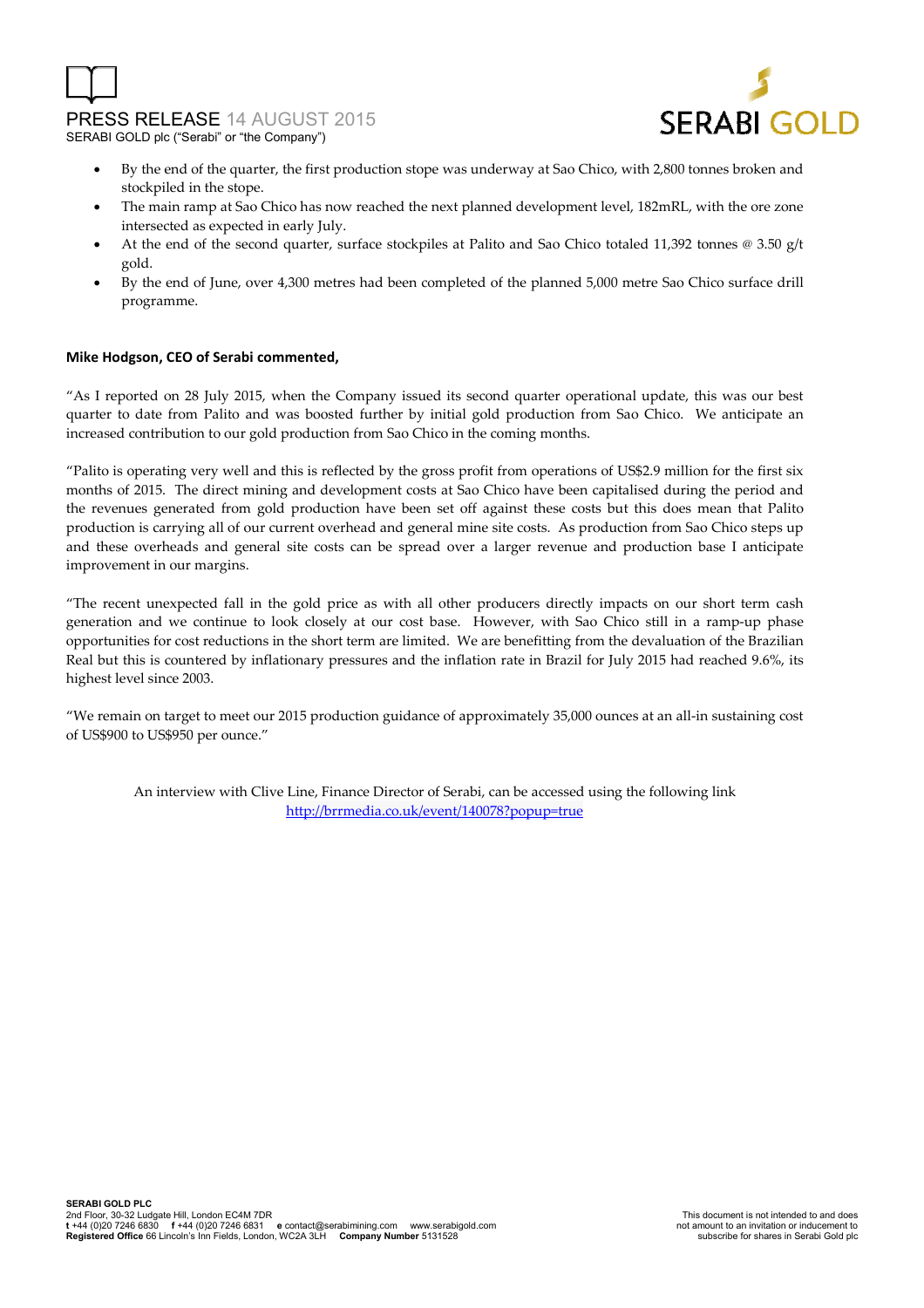

### **Condensed Consolidated Statements of Comprehensive Income**

For the three and six month periods ended 30 June 2015

|                                                                                | For the three months ended<br>30 June |             | For the six months ended<br>30 June |             |
|--------------------------------------------------------------------------------|---------------------------------------|-------------|-------------------------------------|-------------|
|                                                                                | 2015                                  | 2014        | 2015                                | 2014        |
| (expressed in US\$)                                                            | (unaudited)                           | (unaudited) | (unaudited)                         | (unaudited) |
| <b>CONTINUING OPERATIONS</b>                                                   |                                       |             |                                     |             |
| Revenue                                                                        | 11,194,178                            |             | 18,678,393                          |             |
| Operating expenses <sup>(1)</sup>                                              | (8, 188, 141)                         |             | (13,048,050)                        |             |
| Depreciation of plant and equipment                                            | (1,614,514)                           |             | (2,732,234)                         |             |
| Gross Profit / (loss)                                                          | 1,391,523                             |             | 2,898,109                           |             |
| Administration expenses                                                        | (1,248,013)                           | (1,482,040) | (2, 153, 518)                       | (2,394,018) |
| Share based payments                                                           | (101, 018)                            | (43, 840)   | (202, 037)                          | (73, 428)   |
| Depreciation of plant and equipment                                            |                                       | (140, 322)  |                                     | (266, 305)  |
| <b>Operating Profit / (loss)</b>                                               | 42,492                                | (1,666,202) | 542,554                             | (2,733,751) |
| Foreign exchange gain/(loss)                                                   | (35,032)                              | 18,794      | 193,631                             | 8,876       |
| Finance expense                                                                | (408, 378)                            | (25, 802)   | (972, 179)                          | (205, 956)  |
| Investment income                                                              | 286,417                               | 4,473       | 312,891                             | 4,473       |
| (Loss) / Profit before taxation                                                | (114, 501)                            | (1,668,737) | 76,897                              | (2,926,358) |
| Income tax expense                                                             |                                       |             |                                     |             |
| (Loss) / Profit for the period from continuing<br>operations <sup>(2)(3)</sup> | (114, 501)                            | (1,668,737) | 76,897                              | (2,926,358) |
| Other comprehensive income (net of tax)                                        |                                       |             |                                     |             |
| Items that may be reclassified subsequently to profit or loss                  |                                       |             |                                     |             |
| Exchange differences on translating foreign<br>operations                      | 1,826,193                             | 1,797,215   | (9, 187, 333)                       | 3,717,965   |
| Total comprehensive income/(loss) for the<br>period <sup>(3)</sup>             | 1,711,692                             | 128,478     | (9,110,436)                         | 791,607     |
| (Loss) / profit per ordinary share (basic) <sup>(2)</sup>                      | (0.02c)                               | (0.25c)     | 0.01c                               | (0.50c)     |
| (Loss) / profit per ordinary share (diluted) <sup>(2)</sup>                    | (0.02c)                               | (0.25c)     | 0.01c                               | (0.50c)     |

(1) During the second quarter of 2015, the Group has revised the basis on which it calculates the value of inventories of work in progress and finished products in particular the allocation of site overhead costs to each stage of production. The overall effect has been to reduce the value ascribed to each unit of inventory of copper/concentrate which comprises 40% of the inventory valuation at 31 March and 41% as at 30 June. Had the same methodology basis of valuation been adopted at 31 March 2015 the Group estimates that inventories of work in progress and finished goods would have reduced by approximately US\$1.08 million. The Group is not restating its previously published results for the first quarter of 2015 and this additional expense is therefore being recognised in the 3 month period to 30 June 2015.

(2) All revenue and expenses arise from continuing operations.

(3) The Group has no non-controlling interests and all losses are attributable to the equity holders of the Parent Company.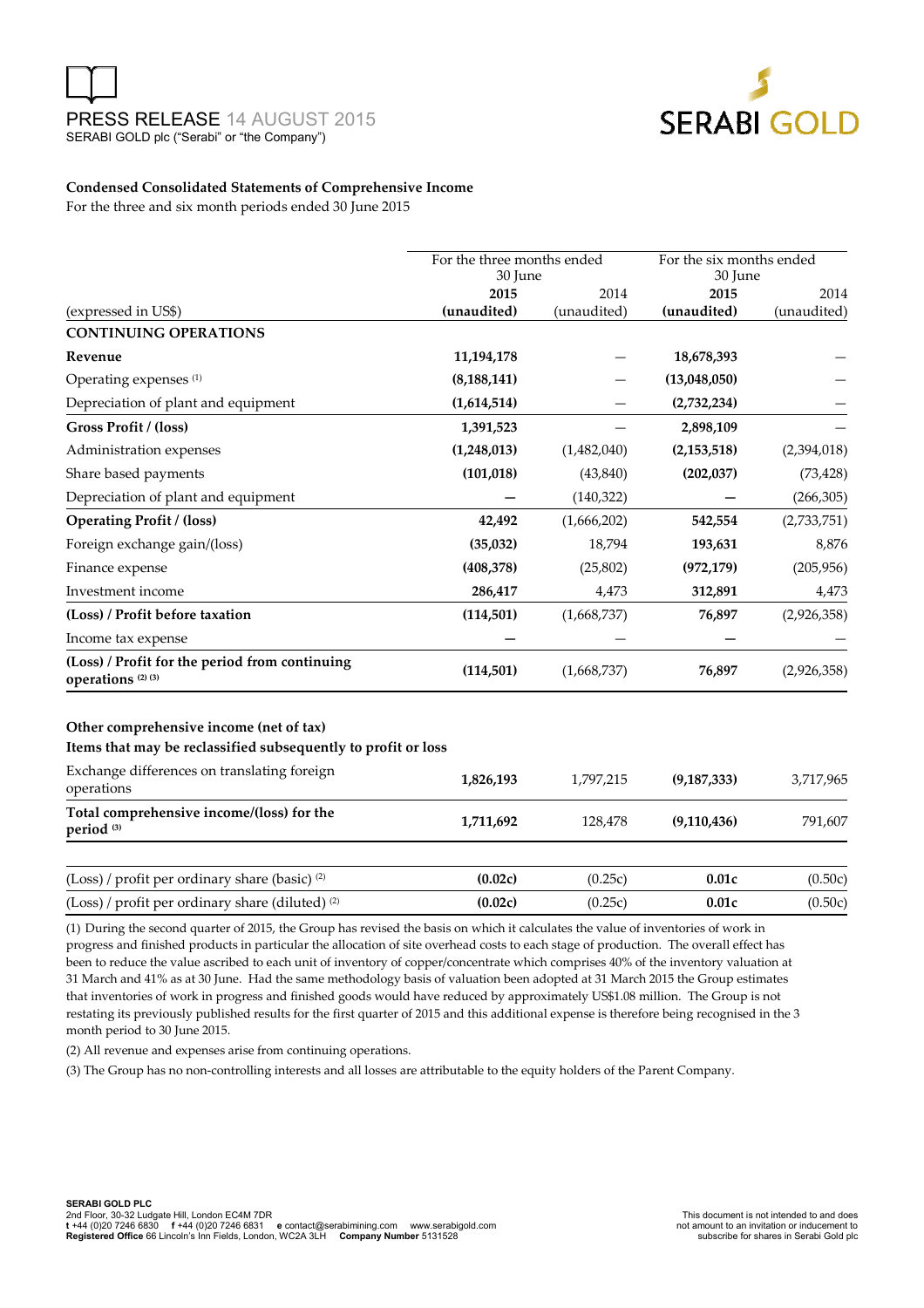

#### **Condensed Consolidated Balance Sheets**

|                                       | As at                         | As at          | As at          |
|---------------------------------------|-------------------------------|----------------|----------------|
|                                       | 30 June                       | 30 June        | 31 December    |
|                                       | 2015                          | 2014           | 2014           |
| (expressed in US\$)                   | (unaudited)                   | (unaudited)    | (audited)      |
| Non-current assets                    |                               |                |                |
| Deferred exploration costs            | 10,857,942                    | 26,508,924     | 11,799,271     |
| Property, plant and equipment         | 48,840,812                    | 43,412,368     | 54,103,898     |
| Total non-current assets              | 59,698,754                    | 69,921,292     | 65,903,169     |
| <b>Current assets</b>                 |                               |                |                |
| Inventories                           | 8,625,790                     | 4,482,101      | 8,070,215      |
| Trade and other receivables           | 8,429,901                     | 5,278,884      | 6,772,046      |
| Prepayments and accrued income        | 1,876,494                     | 2,358,282      | 2,503,877      |
| Cash and cash equivalents             | 4,481,970                     | 5,920,963      | 9,813,602      |
| <b>Total current assets</b>           | 23,414,155                    | 18,040,230     | 27,159,740     |
| <b>Current liabilities</b>            |                               |                |                |
| Trade and other payables              | 5,607,205                     | 3,675,731      | 4,601,337      |
| Interest bearing liabilities          | 14,376,286                    | 4,241,523      | 16,228,220     |
| Derivative financial liabilities      | 544,374                       |                | 528,503        |
| Accruals                              | 177,340                       | 137,739        | 167,377        |
| <b>Total current liabilities</b>      | 20,705,205                    | 8,054,993      | 21,525,437     |
| Net current assets                    | 2,708,950                     | 9,985,237      | 5,634,303      |
| Total assets less current liabilities | 62,407,704                    | 79,906,529     | 71,537,472     |
| Non-current liabilities               |                               |                |                |
| Trade and other payables              | 1,773,567                     | 456,979        | 1,424,798      |
| Provisions                            | 2,422,365                     | 1,574,875      | 2,829,468      |
| Interest bearing liabilities          | 201,620                       | 527,168        | 364,655        |
| Total non-current liabilities         | 4,397,552                     | 2,559,022      | 4,618,921      |
| Net assets                            | 58,010,152                    | 77,347,507     | 66,918,551     |
| Equity                                |                               |                |                |
| Share capital                         | 61,668,212                    | 61,668,212     | 61,668,212     |
| Share premium                         | 67,656,848                    | 69,119,848     | 67,656,848     |
| Option reserve                        | 2,545,378                     | 2,214,909      | 2,400,080      |
| Other reserves                        | 450,262                       | 931,144        | 450,262        |
| Translation reserve                   | (27, 923, 625)<br>(7,053,208) |                | (18, 736, 292) |
| Accumulated loss                      | (46, 386, 923)                | (49, 533, 398) | (46,520,559)   |
| Equity shareholders' funds            | 58,010,152                    | 77,347,507     | 66,918,551     |

The interim financial information has not been audited and does not constitute statutory accounts as defined in Section 434 of the Companies Act 2006. Whilst the financial information included in this announcement has been compiled in accordance with International Financial Reporting Standards ("IFRS") this announcement itself does not contain sufficient financial information to comply with IFRS. The Group statutory accounts for the year ended 31 December 2014 prepared under IFRS as adopted in the EU and with IFRS and their interpretations adopted by the International Accounting Standards Board have been filed with the Registrar of Companies following their adoption by shareholders at the last Annual General Meeting. The auditor's report on these accounts was unqualified but did contain an Emphasis of Matter with respect to the Company and the Group regarding Going Concern. The auditor's report did not contain a statement under Section 498 (2) or 498 (3) of the Companies Act 2006.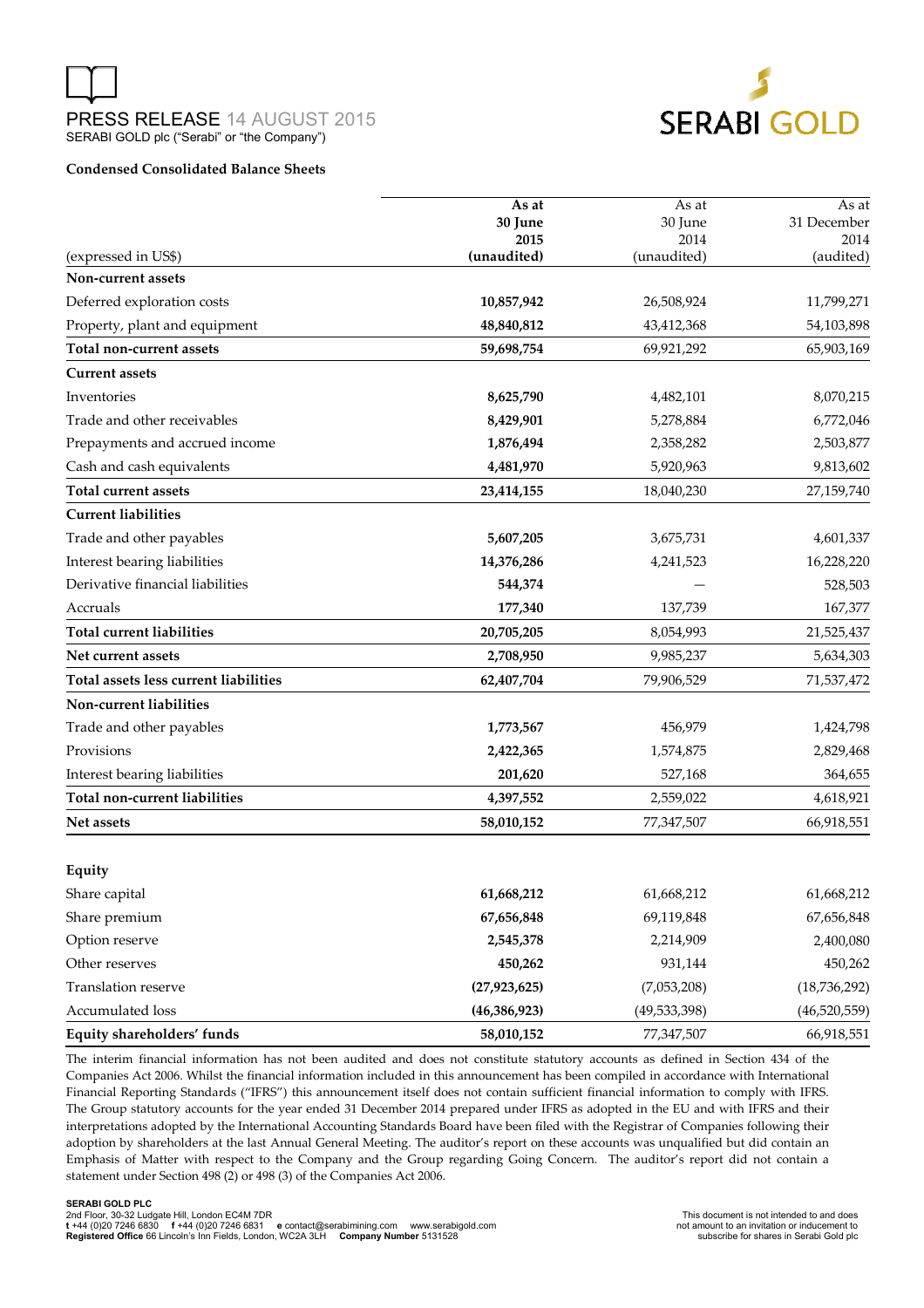

#### **Condensed Consolidated Statements of Changes in Shareholders' Equity**

| (expressed in US\$)<br>(unaudited)                                | Share<br>capital | Share<br>premium | Share<br>option<br>reserve | Other<br>reserves <sup>(1)</sup> | Translation<br>reserve | Accumulated<br>loss | Total equity              |
|-------------------------------------------------------------------|------------------|------------------|----------------------------|----------------------------------|------------------------|---------------------|---------------------------|
| Equity shareholders' funds<br>at 31 December<br>2013              | 60,003,212       | 54,479,151       | 2,330,789                  | 789,076                          | (10,771,173)           | (46,796,348)        | 60,034,707                |
| Foreign currency<br>adjustments                                   |                  |                  |                            |                                  | 3,717,965              |                     | 3,717,965                 |
| Loss for the period                                               |                  |                  |                            |                                  |                        | (2,926,358)         | (2,926,358)               |
| Total comprehensive income<br>for the period                      |                  |                  |                            |                                  | 3,717,965              | (2,926,358)         | 791,607                   |
| Issue of new ordinary shares<br>for acquisition                   | 1,665,000        | 14,765,000       |                            | 220,000                          |                        |                     | 16,650,000                |
| Costs associated with issue<br>of new ordinary shares for<br>cash |                  | (202, 235)       |                            |                                  |                        |                     | (202, 235)                |
| Warrants lapsed in period                                         |                  | 77,932           |                            | (77, 932)                        |                        |                     |                           |
| Share options lapsed in<br>period                                 |                  |                  | (189, 308)                 |                                  |                        | 189,308             |                           |
| Share option expense                                              |                  |                  | 73,428                     |                                  |                        |                     | 73,428                    |
| Equity shareholders' funds<br>at 30 June<br>2014                  | 61,668,212       | 69,119,848       | 2,214,909                  | 931,144                          | (7,053,208)            | (49, 533, 398)      | 77,347,507                |
| Foreign currency                                                  |                  |                  |                            |                                  |                        |                     |                           |
| adjustments<br>Profit for the period                              |                  |                  |                            |                                  | (11,683,084)           | 2,751,957           | (11,683,084)<br>2,751,957 |
| Total comprehensive income<br>for the period                      |                  |                  |                            |                                  | (11,683,084)           | 2,751,957           | (8,931,127)               |
| Correction relating to<br>treatment of warrants                   |                  | (1,463,000)      |                            | (220,000)                        |                        |                     | (1,683,000)               |
| Convertible Loan Stock<br>Repaid                                  |                  |                  |                            | (260, 882)                       |                        | 260,882             |                           |
| Share option expense                                              |                  |                  | 185,171                    |                                  |                        |                     | 185,171                   |
| Equity shareholders' funds<br>at 31 December<br>2014              | 61,668,212       | 67,656,848       | 2,400,080                  | 450,262                          | (18, 736, 292)         | (46,520,559)        | 66,918,551                |
| Foreign currency                                                  |                  |                  |                            |                                  | (9, 187, 333)          |                     | (9, 187, 333)             |
| adjustments<br>Profit for the period                              |                  |                  |                            |                                  |                        | 76,897              | 76,897                    |
| Total comprehensive income<br>for the period                      |                  |                  |                            |                                  | (9, 187, 333)          | 76,897              | (9, 110, 436)             |
| Share options lapsed in<br>period                                 |                  |                  | (56, 739)                  |                                  |                        | 56,739              |                           |
| Share option expense                                              |                  |                  | 202,037                    |                                  |                        |                     | 202,037                   |
| Equity shareholders' funds<br>at 30 June<br>2015                  | 61,668,212       | 67,656,848       | 2,545,378                  | 450,262                          | (27, 923, 625)         | (46,386,923)        | 58,010,152                |

Other reserves comprise a merger reserve of US\$361,461 (2014: US\$ 361,461) and a warrant reserve of US\$88,801 (December 2014: US\$88,801).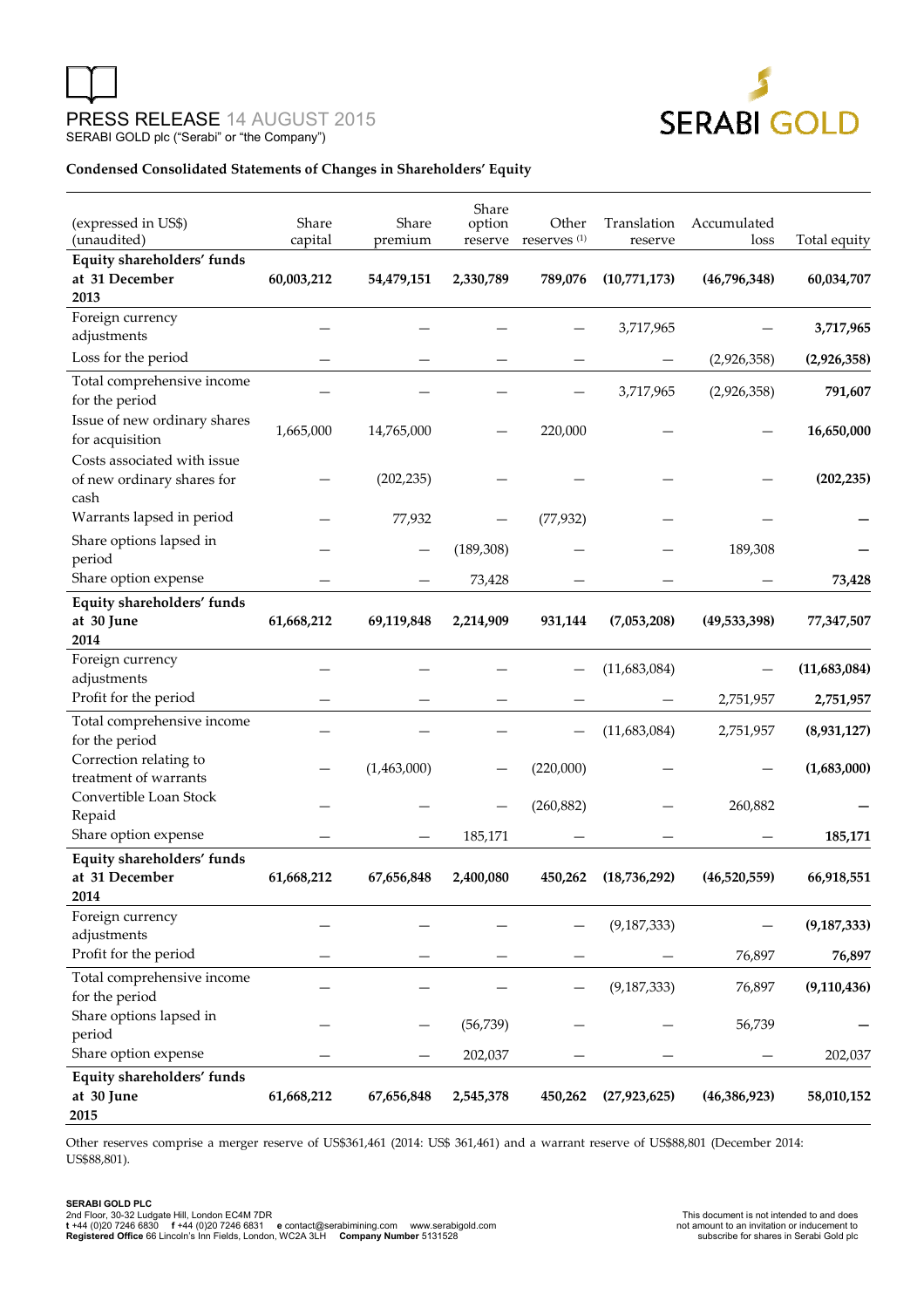

### **Condensed Consolidated Cash Flow Statements**

| 2015<br>2014<br>2015<br>(unaudited)<br>(unaudited)<br>(unaudited)<br>(expressed in US\$)<br>(unaudited)<br><b>Operating activities</b><br>Operating (loss)/profit<br>(114, 501)<br>(1,668,737)<br>76,897<br>(2,926,358)<br>Depreciation - plant, and equipment<br>1,614,514<br>140,322<br>2,732,234<br>266,305 |
|----------------------------------------------------------------------------------------------------------------------------------------------------------------------------------------------------------------------------------------------------------------------------------------------------------------|
|                                                                                                                                                                                                                                                                                                                |
|                                                                                                                                                                                                                                                                                                                |
|                                                                                                                                                                                                                                                                                                                |
|                                                                                                                                                                                                                                                                                                                |
| Net financial expense<br>156,993<br>2,535<br>192,605<br>465,657                                                                                                                                                                                                                                                |
| Option costs<br>101,018<br>43,840<br>202,037<br>73,428                                                                                                                                                                                                                                                         |
| Interest paid<br>(335,703)<br>5,155<br>(769, 870)<br>(154, 753)                                                                                                                                                                                                                                                |
| Foreign exchange loss<br>89,410<br>(148, 425)<br>164,488<br>4,024                                                                                                                                                                                                                                              |
| Changes in working capital                                                                                                                                                                                                                                                                                     |
| Decrease/(increase) in inventories<br>468,303<br>(1,448,480)<br>(330, 233)<br>1,426,974                                                                                                                                                                                                                        |
| (Increase) in receivables, prepayments and accrued income<br>(1,919,140)<br>(5, 106, 354)<br>(1,566,516)<br>(6, 164, 899)                                                                                                                                                                                      |
| Increase in payables, accruals and provisions<br>805,971<br>1,640,918<br>495,381<br>442,743                                                                                                                                                                                                                    |
| Net cash inflow/(outflow) from operations<br>866,865<br>(4,861,947)<br>(8,544,500)<br>1,497,365                                                                                                                                                                                                                |
|                                                                                                                                                                                                                                                                                                                |
| <b>Investing activities</b>                                                                                                                                                                                                                                                                                    |
| 927,091<br>4,566,868<br>927,091<br>5,220,713<br>Sales revenues recognised to date                                                                                                                                                                                                                              |
| Capitalised pre-operating costs<br>(667, 208)<br>(6,619,822)<br>(8, 132, 926)<br>(667,208)                                                                                                                                                                                                                     |
| Purchase of property, plant and equipment and projects in<br>(1,684,187)<br>(1,531,155)<br>(3, 287, 895)<br>(2,291,845)<br>construction                                                                                                                                                                        |
| Other development expenditures<br>(434, 246)<br>(797, 832)<br>(38, 160)<br>(24,207)                                                                                                                                                                                                                            |
| Exploration and development expenditure<br>(462, 235)<br>(462, 235)<br>(724, 508)<br>(724, 508)                                                                                                                                                                                                                |
| Interest received<br>841<br>66                                                                                                                                                                                                                                                                                 |
| (2,320,719)<br>Net cash outflow on investing activities<br>(3,957,865)<br>(4, 287, 238)<br>(5,966,726)                                                                                                                                                                                                         |
|                                                                                                                                                                                                                                                                                                                |
| <b>Financing activities</b>                                                                                                                                                                                                                                                                                    |
| Issue of ordinary share capital<br>16,650,000                                                                                                                                                                                                                                                                  |
| Payment of share issue costs<br>(202, 235)                                                                                                                                                                                                                                                                     |
| (2,000,000)<br>Repayment of short-term secured loan<br>(5,500,000)                                                                                                                                                                                                                                             |
| Draw-down of short-term secured loan<br>2,750,000                                                                                                                                                                                                                                                              |
| Receipts from short-term trade finance<br>5,266,690<br>3,188,178<br>10,687,449<br>3,188,178                                                                                                                                                                                                                    |
| Repayment of short-term trade finance<br>(5,023,755)<br>(10, 863, 935)                                                                                                                                                                                                                                         |
| Payment of finance lease liabilities<br>(109, 350)<br>(267,065)<br>(110, 585)<br>(255, 150)                                                                                                                                                                                                                    |
| Net cash inflow/(outflow) from financing activities<br>3,078,828<br>(2, 443, 551)<br>16,630,793<br>132,350                                                                                                                                                                                                     |
| Net (decrease) / increase in cash and cash equivalents<br>(1,321,504)<br>(5,740,984)<br>(5,233,424)<br>2,119,567                                                                                                                                                                                               |
| Cash and cash equivalents at beginning of period<br>11,616,469<br>9,813,602<br>5,794,982<br>3,789,263                                                                                                                                                                                                          |
| Exchange difference on cash<br>8,492<br>45,478<br>(98, 208)<br>12,133                                                                                                                                                                                                                                          |
| Cash and cash equivalents at end of period<br>4,481,970<br>5,920,963<br>5,920,963<br>4,481,970                                                                                                                                                                                                                 |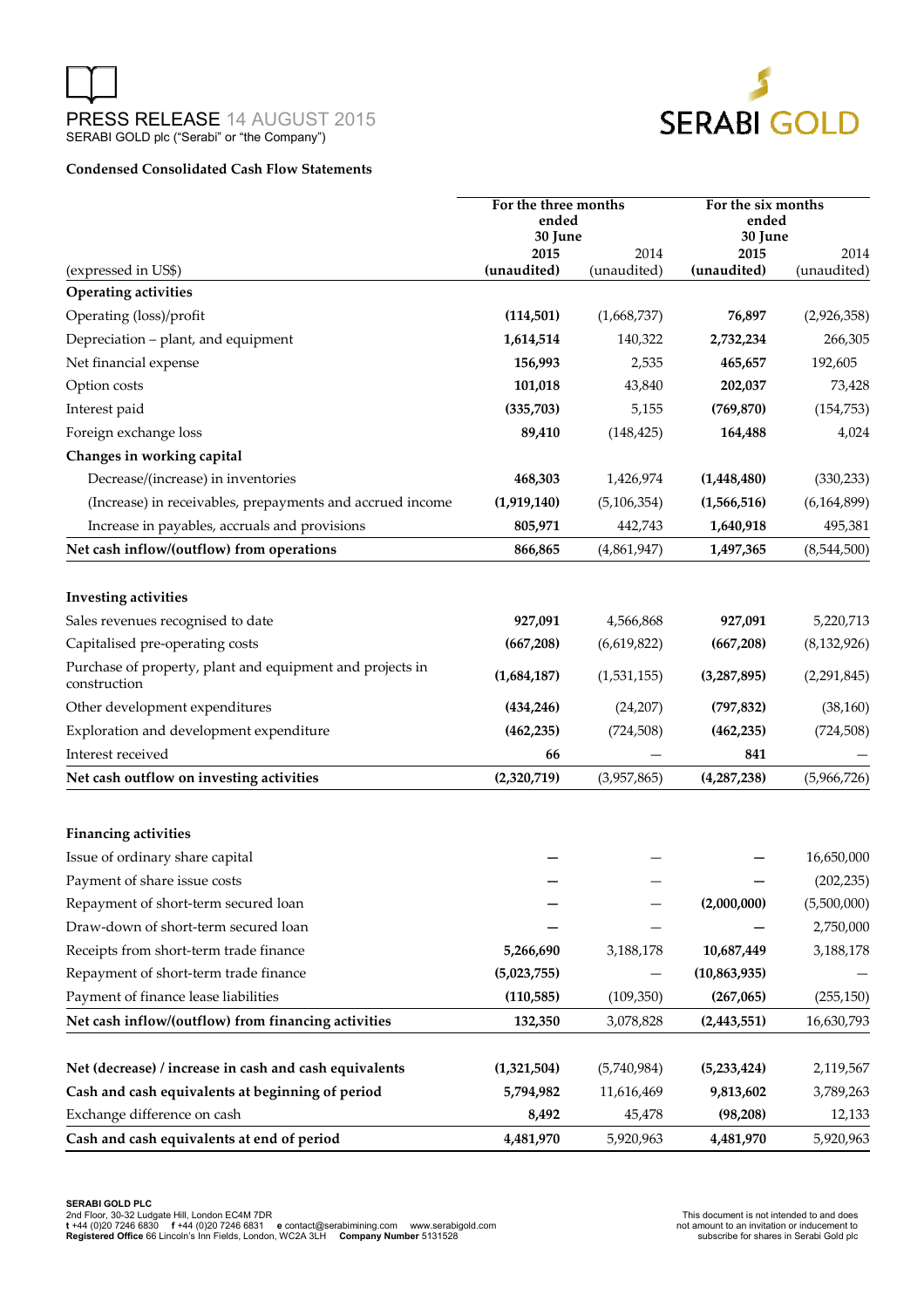#### **Notes**

#### **1. General Information**

The financial information set out above does not constitute statutory accounts as defined in Section 434 of the Companies Act 2006. Whilst the financial information included in this announcement has been compiled in accordance with International Financial Reporting Standards ("IFRS") this announcement itself does not contain sufficient financial information to comply with IFRS. A copy of the statutory accounts for 2014 has been delivered to the Registrar of Companies. The full audited financial statements for the years end 31 December 2014 do comply with IFRS.

#### **2. Basis of Preparation**

The financial statements have been prepared in accordance with International Financial Reporting Standards ("IFRS") in force at the reporting date and their interpretations issued by the International Accounting Standards Board ("IASB") as adopted for use within the European Union and with IFRS and their interpretations issued by the IASB. The consolidated financial statements have also been prepared in accordance with those parts of the Companies Act 2006 applicable to companies reporting under IFRS. The financial statements do not constitute statutory accounts as defined in Section 434 of the Companies Act 2006.

It is not anticipated that the adoption in the future of the new or revised standards or interpretations that have been issued by the International Accounting Standards Board but are not yet effective will have a material impact on the Group's earnings or shareholders' funds. The Company has not adopted any new standards in advance of the effective dates.

#### *Going concern and availability of project finance*

The Group commenced gold production operations at the Palito Mine at the start of 2014 having completed the first phase construction of the gold recovery plant in December 2013. The operations during the first six months of 2014 were in a recommissioning and ramp-up phase. On 23 July 2014 the Group announced that with effect from 1 July 2014 the Palito mine had achieved Commercial Production. During the 3 months ended 30 September 2014, the Group completed work and commissioned the Carbon in Pulp ("CIP") leaching circuit allowing the Group to maximise the potential recovery of gold from the ore processed. The first "gold pour" of gold recovered from the CIP operations took place in October 2014. During the first six months of 2015 the Group has been undertaking the initial development of its Sao Chico operation and thereafter during 2015 plans to steadily increase the production of ore from Sao Chico for processing using the Palito gold process plant. The Group began processing of ore from its Sao Chico operation during April 2015.

On 3 March 2014 the Group completed a share placement raising gross proceeds of UK£10 million which provided additional working capital to the Group during the start–up phase of production at Palito and also to fund the initial development and further evaluation of the Sao Chico gold project. On 26 September 2014 the Group also entered into a US\$8 million secured loan facility which is required to be repaid in full on or before 31 March 2016 with the Sprott Resource Lending Partnership ("the Facility") providing additional working and development capital. The first tranche of US\$3 million of this Facility was drawdown on 26 September 2014 with the remaining tranches drawn down in full on 28 December 2014. The Group also makes use of a borrowing facility of US\$7.5 million to provide advance payment on sales of copper/gold concentrate. This current facility extends to 31 December 2015.

The Directors anticipate the Group now has access to sufficient funding for its immediate projected needs. The Group expects to have sufficient cash flow from its forecast production to finance its on-going operational requirements and to, at least in part, fund exploration and development activity on its other gold properties. However the forecasted cash flow projections for the next twelve months include a significant contribution arising from the Sao Chico development. As noted above, whilst development has commenced commercial production has yet to be declared. There are risks associated with the commencement of any new mining operation whereby unforeseen technical and logistical events result in additional time being required for commissioning or additional costs needing to be incurred, giving rise to the possibility that additional working capital may be required to fund these delays or additional capital requirements. Should additional working capital be required the Directors consider that further sources of finance could be secured within the required timescale. On this basis the Directors have therefore concluded that it is appropriate to prepare the financial statements on a going concern basis. However there is no certainty that such additional funds either for working capital or for future development will be forthcoming and these conditions indicate the existence of a material uncertainty which may cast significant doubt over the Group's ability to continue as a going concern and therefore that it may be unable to realise its assets and discharge its liabilities in the normal course of business. The financial statements do not include the adjustments that would result if the Group was unable to continue as a going concern.

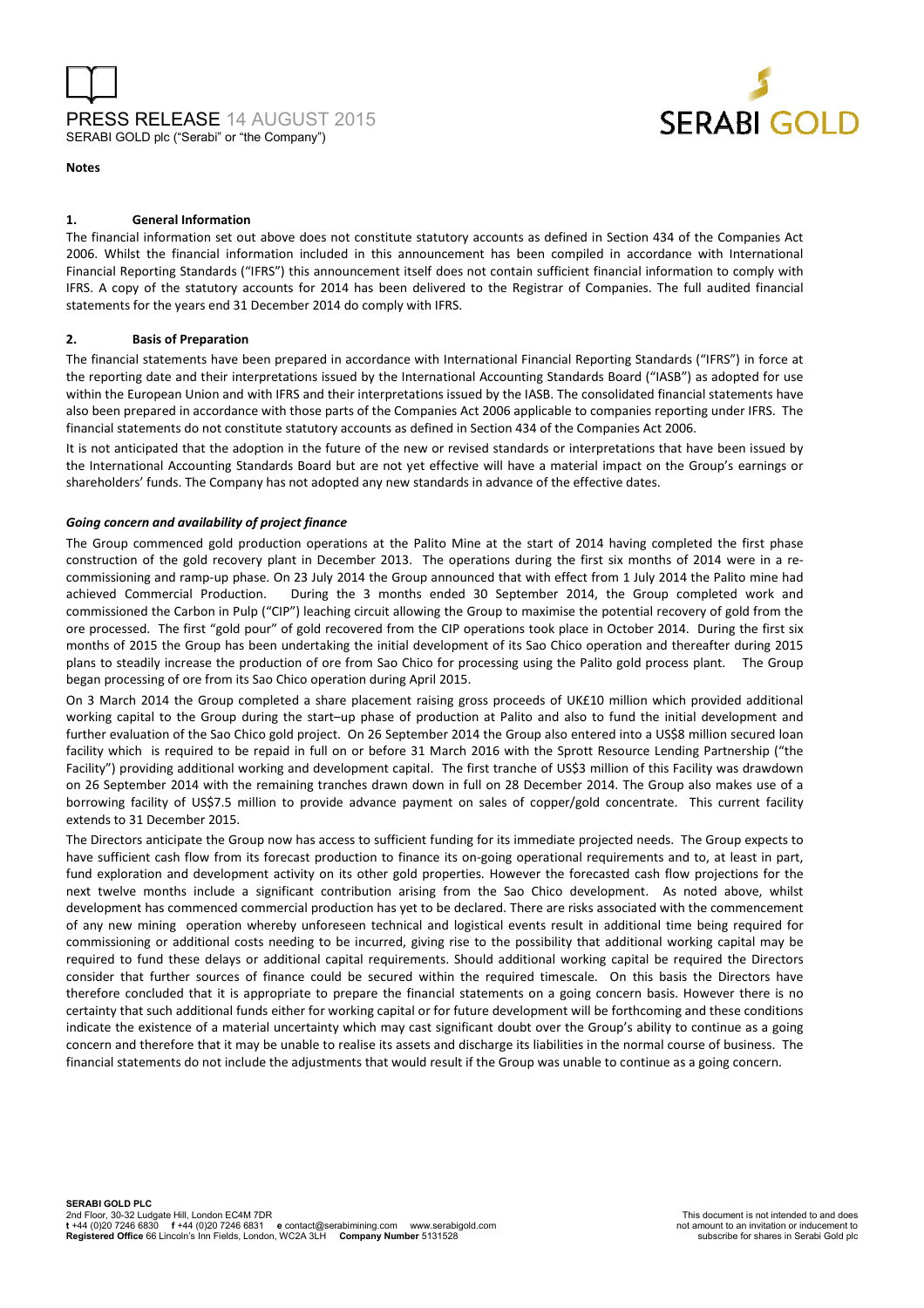

#### **3. Earnings per Share**

|                                                                 | 3 months<br>ended 30<br><b>June 2015</b> | 3 months<br>ended 30<br>June 2014 | 6 months<br>ended 30<br><b>June 2015</b> | 6 months<br>ended 30<br>June 2014 | 12 months<br>ended 31<br>Dec 2014 |
|-----------------------------------------------------------------|------------------------------------------|-----------------------------------|------------------------------------------|-----------------------------------|-----------------------------------|
| (Loss) / profit attributable to ordinary<br>shareholders (US\$) | (114, 501)                               | (1,668,737)                       | 76,897                                   | (2,926,358)                       | (174, 401)                        |
| Weighted average ordinary shares in issue                       | 656,389,204                              | 656,389,204                       | 656,389,204                              | 588,985,889                       | 656,389,204                       |
| Basic and diluted loss per share (US cents)                     | (0.02)                                   | (0.25)                            | 0.01                                     | (0.50)                            | (0.03)                            |
| Diluted ordinary shares in issue (1)                            | 656,389,204                              | 656,389,204                       | 792,202,164                              | 588,985,889                       | 656,389,204                       |
| Diluted profit /(loss) per share (US cents)                     | $(0.02)^{(2)}$                           | $(0.25)^{(2)}$                    | 0.01                                     | $(0.50)^{(2)}$                    | $(0.03)^{(2)}$                    |

(1) Assumes exercise of 100,000,000 warrants and 35,812,960 options that have vested as of 30 June 2015.

(2) As the effect of dilution is to reduce the loss per share the diluted loss per share is considered to be the same as the basic loss per share.

#### **4. Post balance sheet events**

At the Annual General Meeting of Serabi Gold plc held on 11 June 2015, shareholders of the Company approved resolutions, subject to the confirmation of the High Court of Justice in England and Wales (the "Court"), that the amount standing to the credit of the share premium account of the Company be cancelled and that the issued share capital of the Company be reduced by cancelling and extinguishing all of the issued deferred shares of 4.5p each and 9.5p each in the capital of the Company ("Deferred Shares").

On 29 July 2015, the Court issued an order (the "Order") confirming the cancellation of both the share premium account and the Deferred Shares and the Company received confirmation from the Registrar of Companies of the registration of the Order.

As a result of the cancellation of the Company's share premium account and the Deferred Shares, the Company has eliminated all of its accumulated losses to date and established reserves, based on the financial statements of the Company as at 31 December 2014, of approximately US\$82 million that could in the future be distributed to shareholders of the Company through the payment of dividends.

Between the end of the financial period and the date that these unaudited interim financial statements were approved by the Board, the Brazilian Real, the national currency of Brazil, has reduced in value in comparison to the United States dollar, the reporting currency of the Group by approximately 8%. On 31 December 2014 the exchange rate for US\$1.00 was BrR\$2.6556. As at 30 June 2015 the exchange rate for US\$1.00 was BrR\$3.1019. As at 12 August 2015 the exchange rate for US\$1.00 was BrR\$3.4802. Many of the Group's assets and liabilities and in particular the value attributed to non-current assets are recorded in Brazilian Reais. The value of the Group's net assets and liabilities were significantly impacted by the devaluation of the Brazilian Real during the first quarter of 2015 as at 31 March 2015 the exchange rate for US\$1.00 was BrR\$3.2074. The Group sources the majority of its operational consumables in Brazilian Reais and salaries of all its Brazilian employees are denominated and paid in Brazilian Reais and therefore the Group's operating costs are subject to variation as a result of movements in the exchange rate between the United States Dollar and the Brazilian Real.

Other than as set out above, between the end of the financial period and the date that the financial statements were approved by the board of directors there has been no item, transaction or event of a material or unusual nature likely, in the opinion of the directors of the company, to affect significantly the continuing operations of the company, the results of these operations, or the state of affairs of the company in future financial periods.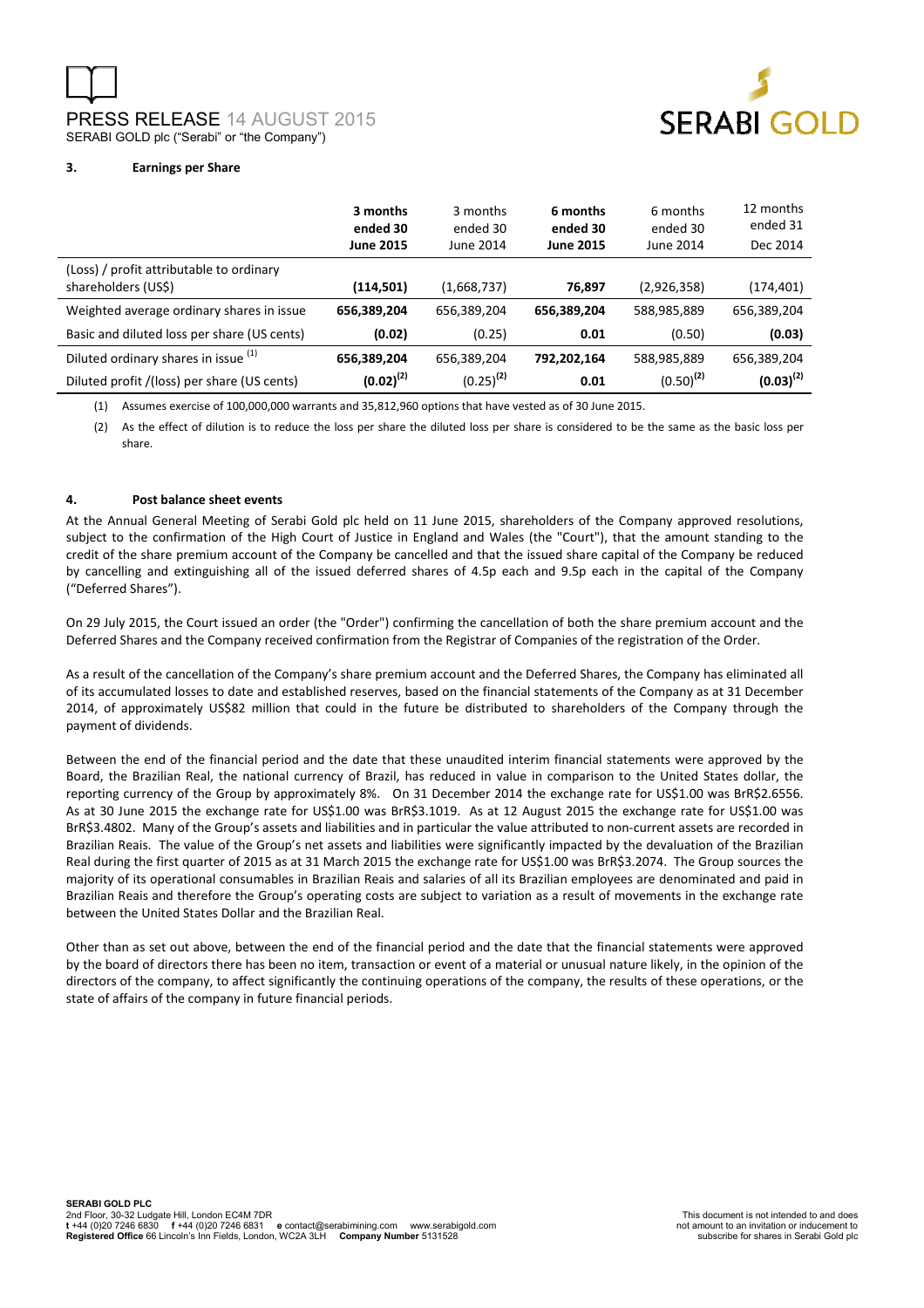

## **Enquiries**

# **SERABI GOLD plc**

**Clive Line t** +44 (0)20 7246 6830

**Michael Hodgson t** +44 (0)20 7246 6830<br>Chief Executive **m** +44 (0)7799 473621 m +44 (0)7799 473621

Finance Director **m** +44 (0)7710 151692

**e** contact@serabigold.com

www.serabigold.com

#### **BEAUMONT CORNISH Limited**

**Nominated Adviser & Financial Adviser**  Roland Cornish **t** +44 (0)20 7628 3396<br>Michael Cornish **t** +44 (0)20 7628 3396 Michael Cornish **t** +44 (0)20 7628 3396

## **PEEL HUNT LLP**

**UK Broker**

Matthew Armitt **t** +44 (0)20 7418 9000 Ross Allister **t** +44 (0)20 7418 9000

#### **Blytheweigh UK Financial PR**

Tim Blythe **t** +44 (0)20 7138 3204 **m** +44 7816 924626 Halimah Hussain **t** +44 (0)20 7138 3203 **m** +44 7725 978141

Copies of this release are available from the Company's website at **www.serabigold.com** 

#### **Qualified Persons Statement**

The scientific and technical information contained within this announcement has been reviewed and approved by Michael Hodgson, a Director of the Company. Mr Hodgson is an Economic Geologist by training with over 26 years' experience in the mining industry.<br>He holds a BSc (Hons) Geology, University of London, a MSc Mining Geology, University<br>of Leicester and is a Fellow of the Institute Chartered Engineer of the Engineering Council of UK, recognising him as both a Qualified Person for the purposes of Canadian National Instrument 43-101 and by the AIM Guidance Note on Mining and Oil & Gas Companies dated June 2009.

#### **Forward Looking Statements**

Certain statements in this announcement are, or may be deemed to be, forward looking statements. Forward looking statements are identified by their use of terms and phrases<br>such as "believe", "could", "should" "envisage", "estimate", "intend", "may", "plan", "will"<br>or the negative of those, variations or c on the Directors' current expectations and assumptions regarding the Company's future growth, results of operations, performance, future capital and other expenditures (including the amount, nature and sources of funding thereof), competitive advantages, business

prospects and opportunities. Such forward looking statements reflect the Directors' current beliefs and assumptions and are based on information currently available to the Directors. A number of factors could cause actual results to differ materially from the results discussed in the forward looking statements including risks associated with vulnerability to general economic and business conditions, competition, environmental and other regulatory changes, actions by governmental authorities, the availability of capital markets, reliance on key personnel, uninsured and underinsured losses and other factors, many of which are beyond the control of the Company. Although any forward looking statements contained in this announcement are based upon what the Directors believe to be reasonable assumptions, the Company cannot assure investors that actual results will be consistent with such forward looking statements.

*Neither the Toronto Stock Exchange, nor any other securities regulatory authority, has approved or disapproved of the contents of this news release.*

The Company will, in compliance with Canadian regulatory requirements, post the Unaudited Interim Financial Statements and the Management Discussion and Analysis for the three month and the six month periods ended 30 June 2015 on SEDAR at www.sedar.com. These documents will also available from the Company's website – www.serabigold.com.

## **GLOSSARY OF TERMS**

The following is a glossary of technical terms:

"Au" means gold.

 "assay" in economic geology, means to analyze the proportions of metal in a rock or overburden sample; to test an ore or mineral for composition, purity, weight or other properties of commercial interest.

"DNPM" is the Departamento Nacional de Produção Mineral.

"grade" is the concentration of mineral within the host rock typically quoted as grams per tonne  $(g/t)$ , parts per million (ppm) or parts per billion (ppb).

"g/t" means grams per tonne.

"granodiorite" is an igneous intrusive rock similar to granite.

"igneous" is a rock that has solidified from molten material or magma.